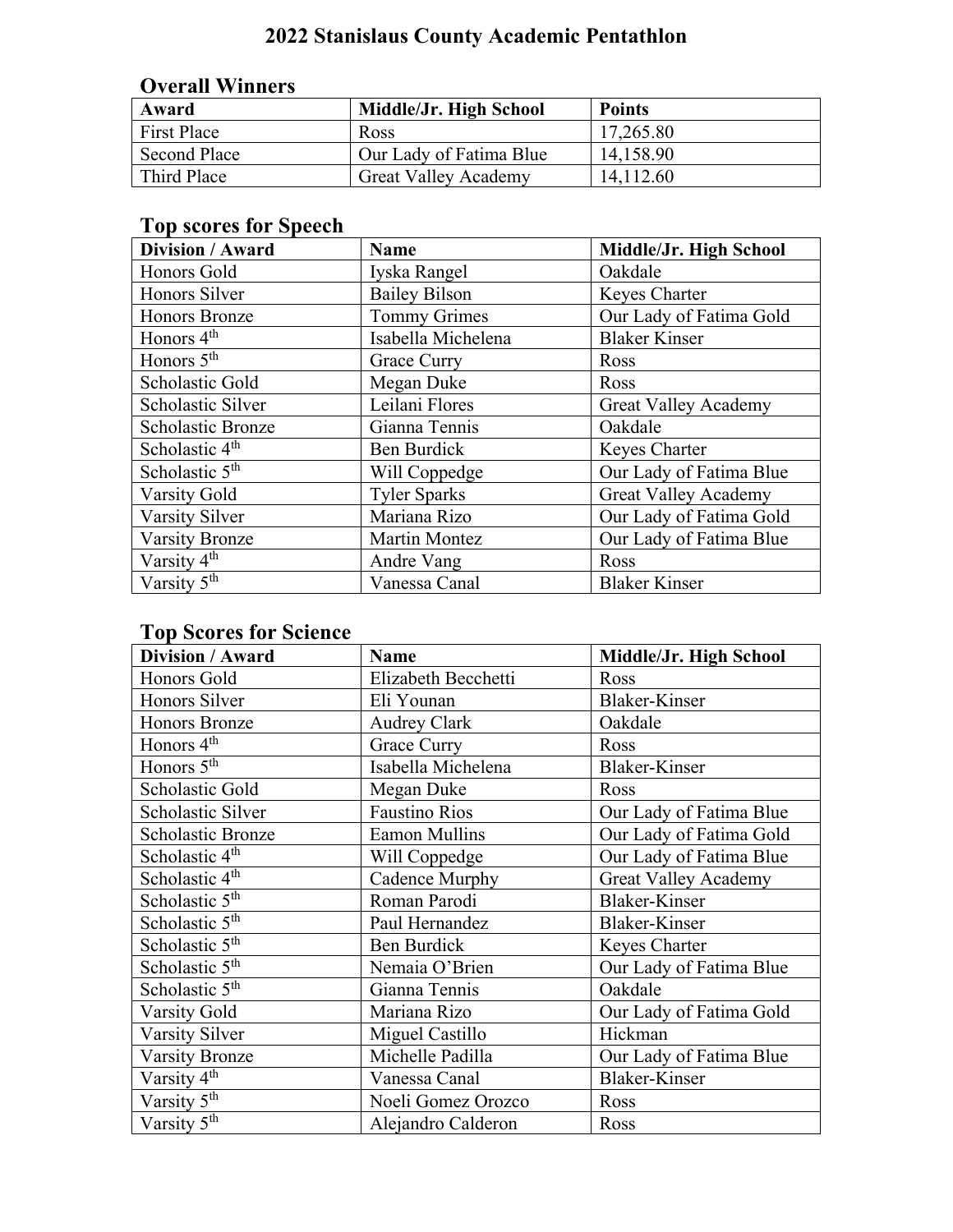| 1 op Stol to for Blathematics |                       |                             |  |
|-------------------------------|-----------------------|-----------------------------|--|
| Division / Award              | <b>Name</b>           | Middle/Jr. High School      |  |
| Honors Gold                   | Samantha Valdivia     | Ross                        |  |
| Honors Silver                 | <b>Brent Krueger</b>  | Our Lady of Fatima Blue     |  |
| Honors Silver                 | Elizabeth Becchetti   | Ross                        |  |
| <b>Honors Bronze</b>          | Isabella Michelena    | <b>Blaker-Kinser</b>        |  |
| Honors 4 <sup>th</sup>        | Luke Berdion          | Ross                        |  |
| Honors 5 <sup>th</sup>        | Grace Curry           | Ross                        |  |
| Honors 5 <sup>th</sup>        | Sarah Purl            | Our Lady of Fatima Blue     |  |
| Honors 5 <sup>th</sup>        | Sinclair Braley       | <b>Great Valley Academy</b> |  |
| Scholastic Gold               | Cadence Murphy        | <b>Great Valley Academy</b> |  |
| Scholastic Gold               | Will Coppedge         | Our Lady of Fatima Blue     |  |
| Scholastic Silver             | <b>Emily Collins</b>  | <b>Great Valley Academy</b> |  |
| <b>Scholastic Bronze</b>      | <b>Eamon Mullins</b>  | Our Lady of Fatima Gold     |  |
| Scholastic 4 <sup>th</sup>    | Sarah Forshey         | Ross                        |  |
| Scholastic 4 <sup>th</sup>    | Rhealynn Parra        | <b>Great Valley Academy</b> |  |
| Scholastic $5th$              | Nemaia O'Brien        | Our Lady of Fatima Blue     |  |
| Scholastic 5 <sup>th</sup>    | Julia Pourkaidani     | Denair                      |  |
| Varsity Gold                  | <b>Martin Montez</b>  | Our Lady of Fatima Blue     |  |
| Varsity Silver                | Abel Valencia         | Hickman                     |  |
| <b>Varsity Bronze</b>         | Alejandro Calderon    | Ross                        |  |
| Varsity 4 <sup>th</sup>       | <b>Allison Semone</b> | Hickman                     |  |
| Varsity 4 <sup>th</sup>       | Natalie Corona        | Ross                        |  |
| Varsity 4 <sup>th</sup>       | Mariana Rizo          | Our Lady of Fatima Gold     |  |
| Varsity 5 <sup>th</sup>       | <b>Tyler Sparks</b>   | <b>Great Valley Academy</b> |  |

**Top Scores for Mathematics**

#### **Top Scores for Social Science**

| Division / Award           | <b>Name</b>          | Middle/Jr. High School      |
|----------------------------|----------------------|-----------------------------|
| Honors Gold                | Elizabeth Becchetti  | Ross                        |
| Honors Silver              | Samantha Valdivia    | Ross                        |
| <b>Honors Bronze</b>       | Cameron Harrison     | <b>Great Valley Academy</b> |
| Honors 4 <sup>th</sup>     | <b>Tommy Grimes</b>  | Our Lady of Fatima Gold     |
| Honors $5th$               | Eli Younan           | <b>Blaker-Kinser</b>        |
| Scholastic Gold            | Nemaia O'Brien       | Our Lady of Fatima Blue     |
| Scholastic Silver          | Megan Duke           | Ross                        |
| Scholastic Silver          | Sarah Forshey        | Ross                        |
| Scholastic Bronze          | Will Coppedge        | Our Lady of Fatima Blue     |
| Scholastic 4 <sup>th</sup> | Rhealynn Parra       | <b>Great Valley Academy</b> |
| Scholastic 5 <sup>th</sup> | <b>Faustino Rios</b> | Our Lady of Fatima Blue     |
| <b>Varsity Gold</b>        | Natalie Cornona      | Ross                        |
| Varsity Silver             | <b>Tyler Sparks</b>  | <b>Great Valley Academy</b> |
| <b>Varsity Bronze</b>      | Miguel Castillo      | Hickman                     |
| <b>Varsity Bronze</b>      | Karley Davids        | Oakdale                     |
| <b>Varsity Bronze</b>      | Kya Rau              | Oakdale                     |
| Varsity 4 <sup>th</sup>    | Aden Cherry          | <b>Great Valley Academy</b> |
| Varsity 4 <sup>th</sup>    | Alejandro Calderon   | Ross                        |
| Varsity 5 <sup>th</sup>    | Ithalee Taylor       | Our Lady of Fatima Gold     |
| Varsity 5 <sup>th</sup>    | Mariana Rizo         | Our Lady of Fatima Gold     |